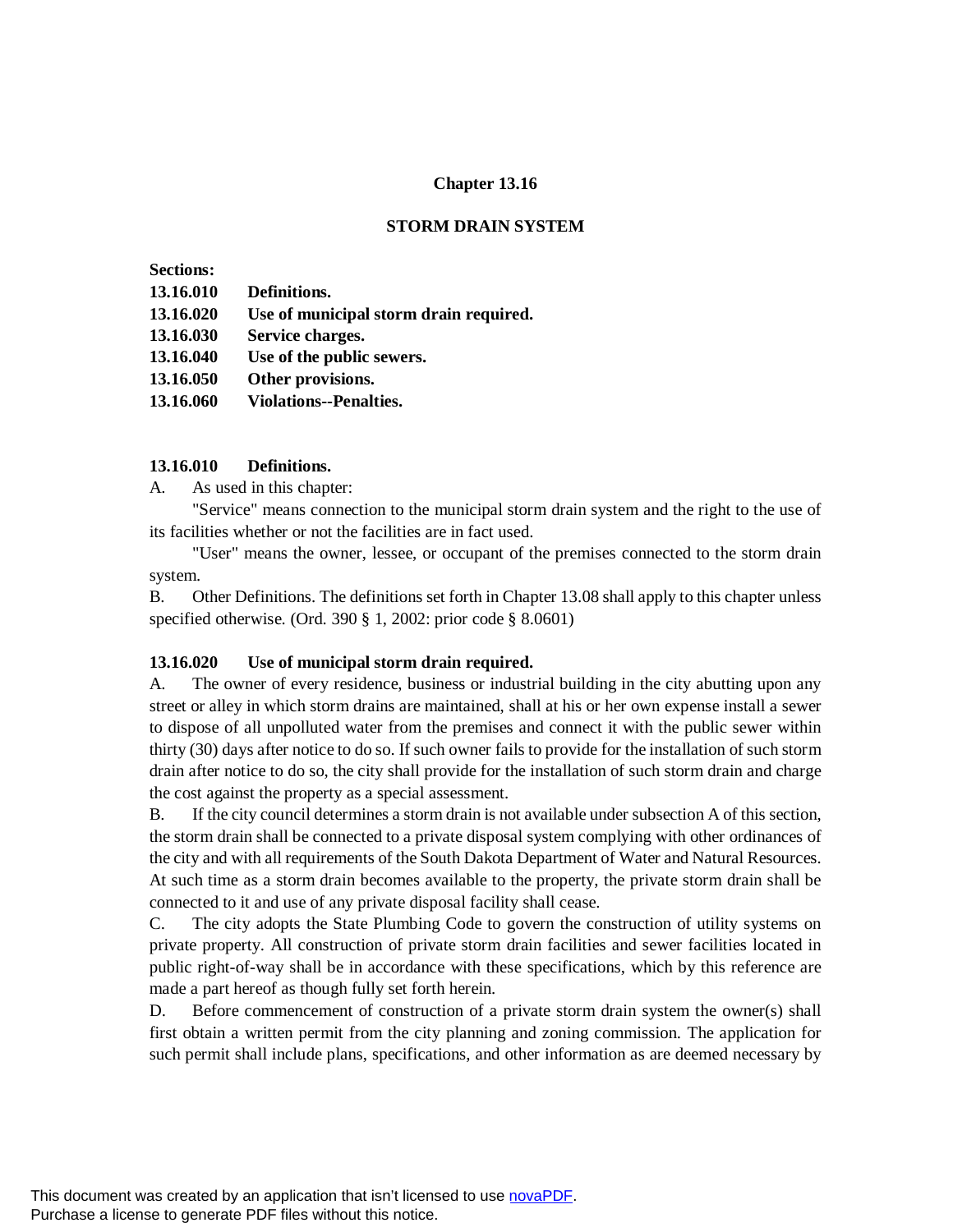the city. A permit and inspection fee of two hundred fifty dollars (\$250.00) shall be paid to the city at the time the application is filed.

E. A permit for private storm drain disposal system shall not become effective until the installation is completed to the satisfaction of the city. The city shall be allowed to inspect the work at any stage of construction, and, in any event, the applicant for the permit shall notify the city when the work is ready for final inspection, and before any underground portions are covered. The inspection shall be made within forty-eight (48) hours of the receipt of notice by the city.

F. The type, capacity, location, and layout of a private storm drain disposal system shall comply with all recommendations of the Department of Public Health and the state of South Dakota.

G. The owner(s) shall operate and maintain the private storm drain disposal facilities in a sanitary manner at all times, at no expense to the city. (Ord. 390 § 2, 2002: prior code § 8.0602)

## **13.16.030 Service charges.**

Connections to the storm drain system must be reviewed by the city to determine if adequate capacity exists for the additional drainage. If the city determines that adequate capacity exists for the requested storm drain connection the city will issue a permit for connection. Connections to the industrial park storm sewer system shall be charged a connection fee of four thousand five hundred seventy-one dollars and twenty-eight cents (\$4,571.28) per acre of the area to be added. The connection fee shall be paid prior to the receipt of the permit to construct the connection. (Ord. 390 § 3, 2002: prior code § 8.0603)

### **13.16.040 Use of the public sewers.**

A. No person shall discharge or cause to be discharged any polluted waste waters into any storm drain.

B. Stormwater and all other unpolluted drainage shall be discharged into storm drain, or into a natural outlet approved by the city. Industrial cooling water or unpolluted process waters may be discharged into a storm drain or natural outlet; such discharges must have a discharge permit issued by the state of South Dakota.

C. No person shall discharge or cause to be discharged any of the following described waters or wastes to any storm drain.

1. Any gasoline, benzene, naphtha, fuel oil or other flammable or explosive liquid, solid or gas;

2. Any waters or wastes containing toxic or poisonous solids, liquids or gases in sufficient quantity to either singly or by interaction with other wastes, injure or interfere with any sewage treatment process, constitute a hazard to humans or animals, create a public nuisance or create a hazard in the receiving stream. (Ord. 390 § 4, 2002: prior code § 8.0604)

### **13.16.050 Other provisions.**

A. Any duty or authority herein imposed on or given to the city may be performed and exercised by any employee of the city, which resolution shall specify the duties and authority of the employee. B. The city shall be permitted to enter any property, other than residences, at any time, and residences at such reasonable times for the purpose of inspection, observation, setup and use of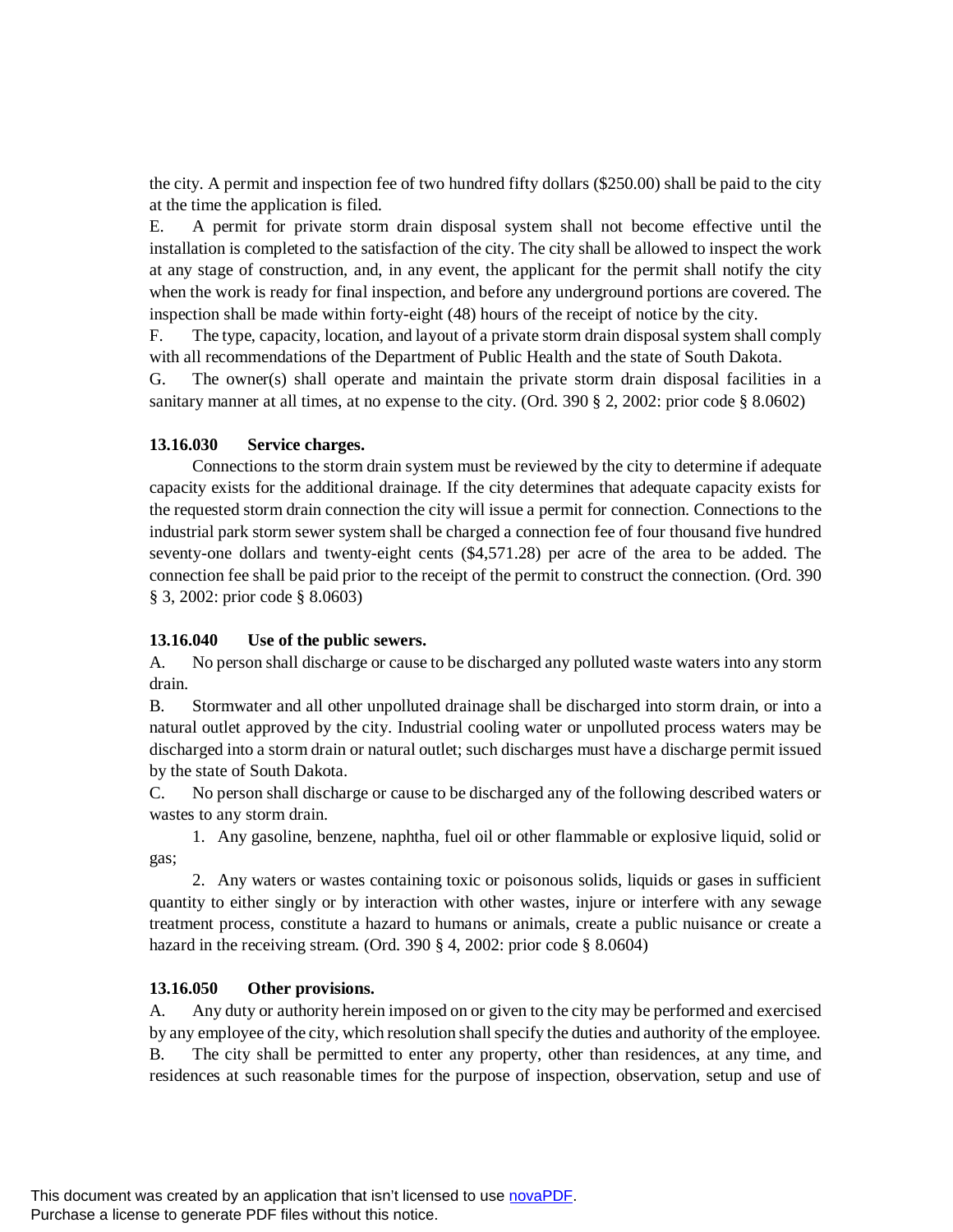monitoring equipment, sampling, testing or inspecting and copying records in accordance with the provisions of this chapter; provided, that:

1. If such property is occupied he or she shall first present proper credentials to the occupant and request entry, explaining his or her reasons therefore; and

2. If such property is unoccupied he or she shall first make a reasonable effort to locate the owner of such property and request entry, explaining his or her reason therefore.

C. If such entry is refused or cannot be obtained because the owner of such property cannot be found after due diligence, the city shall have recourse to every remedy provided by law to secure lawful entry for the above stated purposes.

D. Notwithstanding the foregoing, if the city has reasonable cause to believe that waters or wastes of the types referred to herein are being discharged from any property into a public sewer or natural outlet, and has reasonable cause to believe that such discharge is so dangerous, hazardous or unsafe as to require immediate inspection to safeguard the public health and safety, he or she shall have the right to immediately enter and inspect such property, and may use any reasonable means required to effect such entry and make such inspection, whether such property is occupied or unoccupied and whether or not permission to inspect has been obtained. If the property is occupied, he or she shall first present the proper credentials to the occupant and demand entry, explaining his or her reasons therefore and the purpose of his or her inspection. No person shall fail or refuse, after proper demand has been made upon him or her, as provided in this subsection, to promptly permit the city to make any inspection provided for by this subsection.

E. Each industrial user shall, upon request of the city, furnish the city with information regarding the number of units processed in a stated period and the number of units of finished product produced in the same period.

F. Nothing in this chapter shall contractually bind the city.

G. Utility services extended to real property by the city shall be terminated for the following reasons:

1. For tampering with equipment furnished and owned by the city;

2. For violation of or noncompliance with ordinances regulating utility services;

3. For failure of the customer to fulfill his or her contractual obligations for utility services provided by the city;

4. For failure of the customer to give the city reasonable access to its equipment;

5. For failure of the customer to furnish such service equipment, permits, certificates or rights-of-way, as shall have been specified by the city as a condition to obtaining service, or in the event such equipment permissions are withdrawn or terminated;

6. For nonpayment of utility fees;

7. For payment of a utility bill with a check or other instrument which is dishonored by the paying organization.

H. Utility service shall be terminated by the city without notice to the customer for the following reasons:

1. For a condition determined by the city to be unreasonably hazardous or which endangers the health or welfare of persons;